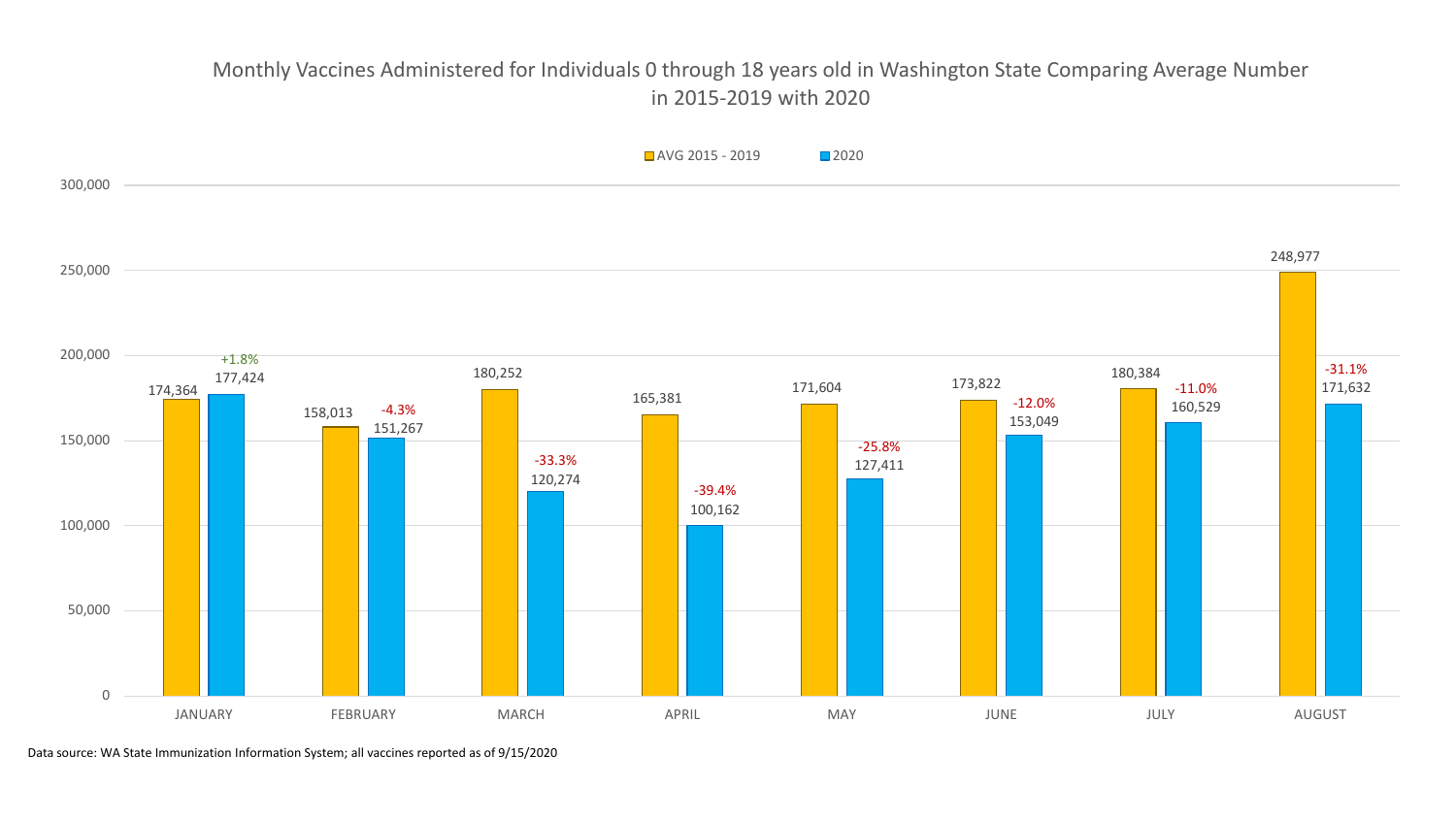Monthly Vaccines Administered to Children 4 - 6 years old in Washington State Comparing Average Number in 2015-2019 with 2020

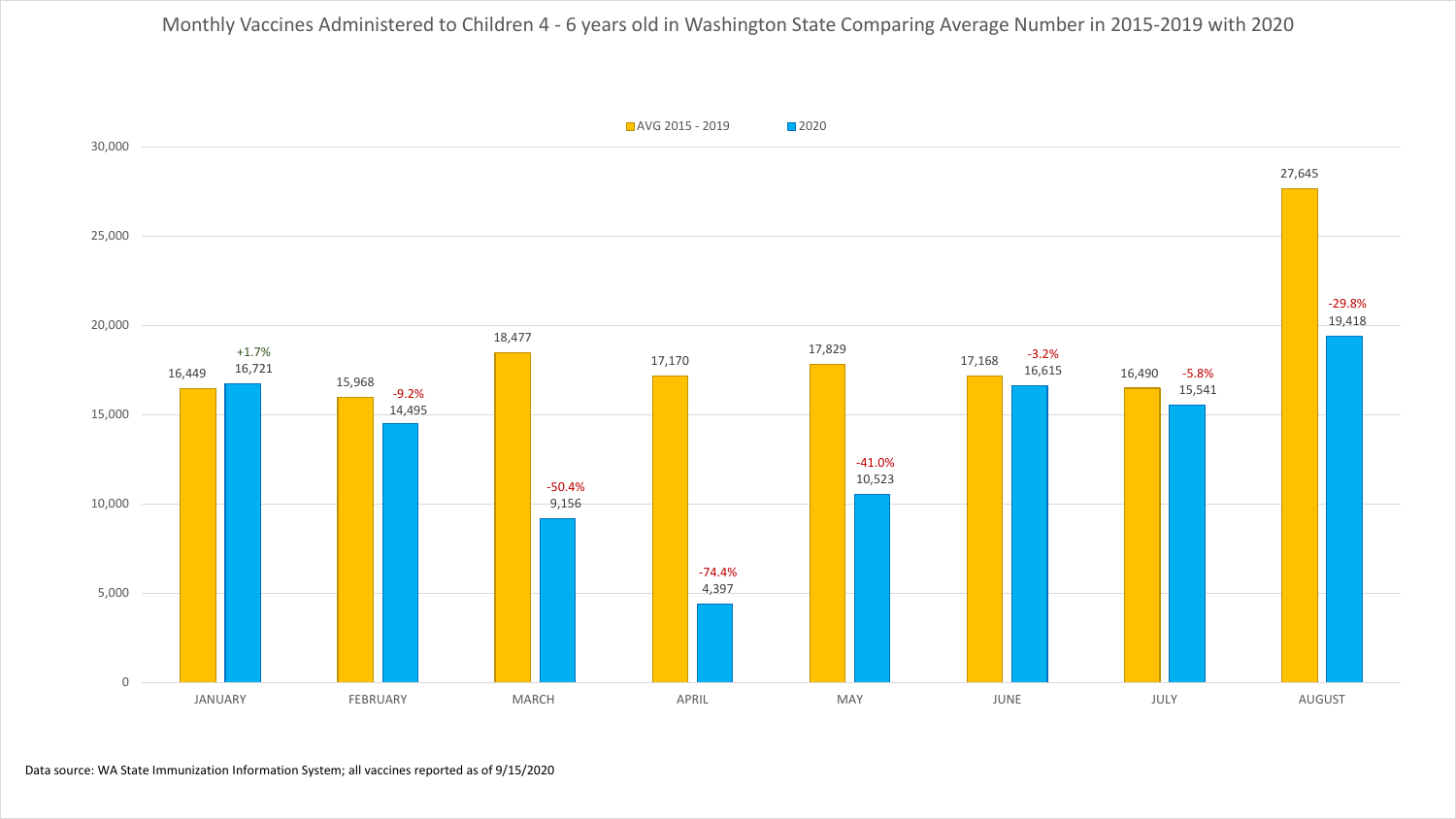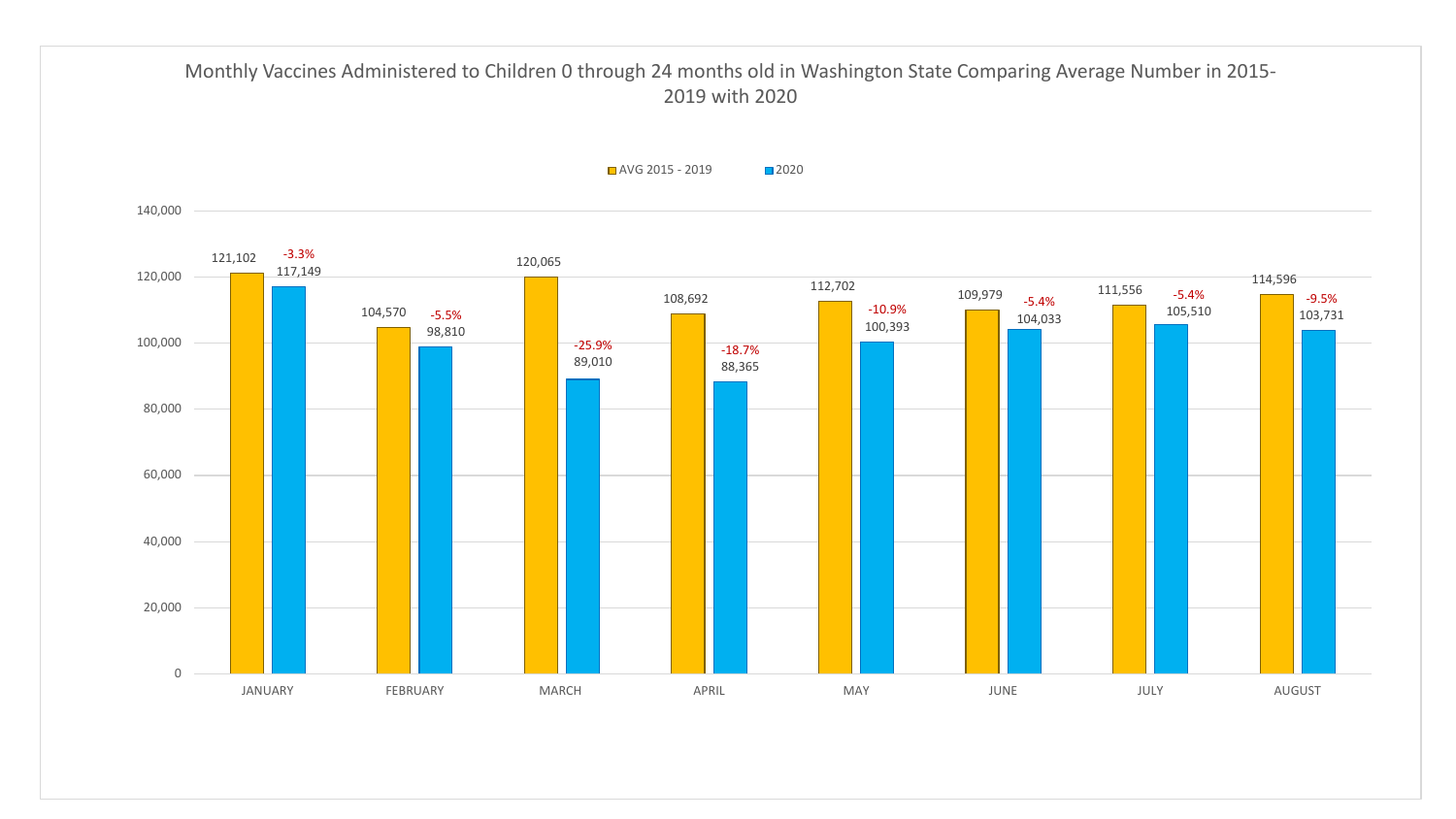

Data source: WA State Immunization Information System; all vaccines reported as of 9/15/2020